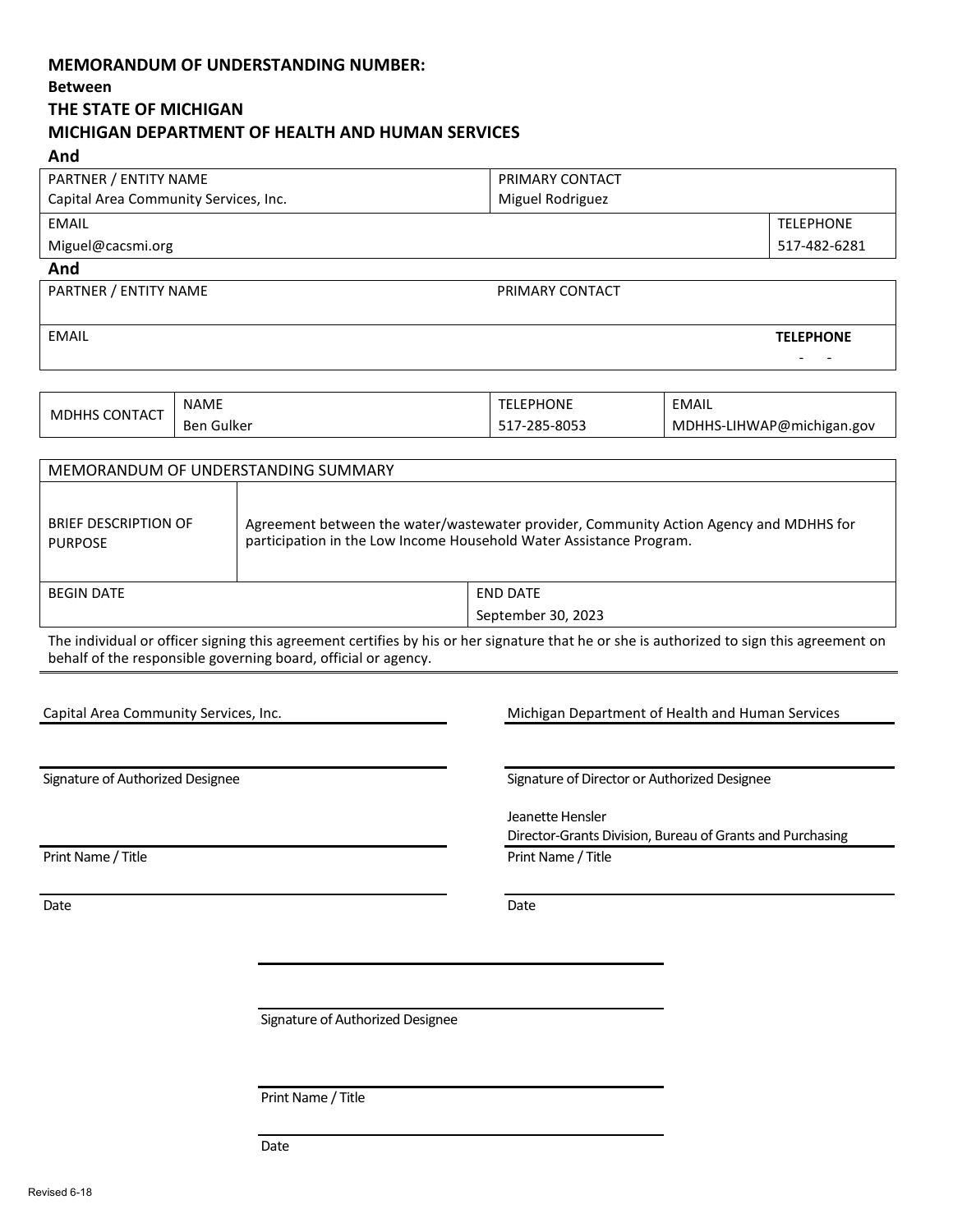<span id="page-1-0"></span>This Memorandum of Understanding (MOU) establishes the responsibilities and procedures for the Michigan Department of Health and Human Services(MDHHS)[, Capital Area Community Services, Inc.](#page-0-0) (Capital Area Community Services, Inc. [CACS]), and ( \_\_\_\_\_\_\_\_\_\_\_\_\_\_\_\_\_\_\_\_\_\_\_\_) for the purpose described below.

# **1. Background**

Access to safe and affordable drinking water and wastewater services is a fundamental element of health, safety, and well-being for households across America. Yet water affordability is a significant and growing concern in communities across the country, and many communities have faced significant challenges related to water safety, aging water infrastructure, and even water shortages due to drought. Moreover, water affordability concerns and the growing crisis of household indebtedness disproportionately impacting low-income individuals and communities of color can be related to multiple adverse household impacts in terms of service disconnections and lien sales, leading to home foreclosures and evictions.

For many low-income households across America, water affordability needs have been significantly exacerbated by the COVID-19 public health crisis, and while water is required to follow the federal guidance from the Centers for Disease Control and Prevention (CDC) advising washing hands frequently in order to reduce the transmission of Covid-19, the pandemic has made it significantly more difficult for individuals and families to pay their home drinking water and wastewater bills.

While water costs and accessibility vary significantly from state to state, the Low Income Household Water Assistance Program (LIHWAP) provides critical nationwide emergency support on behalf of low-income households so that these households are not forced to choose between paying for water services and other necessities like housing, food, and medicine.

# **2. Purpose**

As recommended in Information Memorandum LIHPWAP-IM-2021-02 issued from the US Department of Health and Human Services, agreements are to be put into place between participating parties of the Low Income Household Water Assistance Program (LIHWAP) to ensure payments made on behalf of low-income households are processed efficiently and in the best interest of the household. Participating parties include MDHHS, the Community Action Agency (CAA) and Water/Wastewater Utility (Utility) referenced on Page 1 of this agreement.

# **3. Period of Agreement**

This MOU becomes effective on the date signed by all parties through September 30, 2023.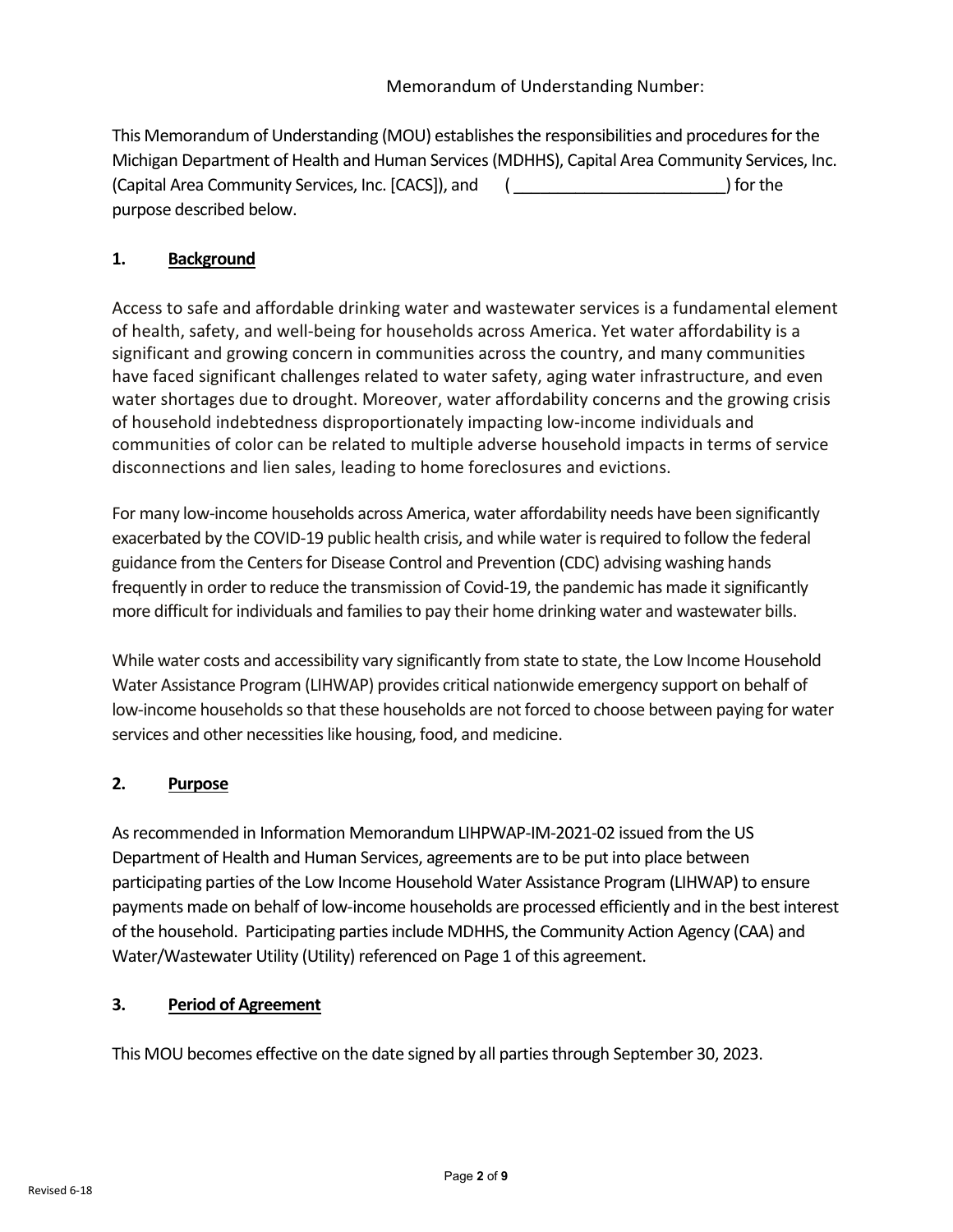### **4. Work Statement of Each Party**

- a. The utility, MDHHS and the CAA will:
	- 1) Follow Low-Income Water Assistance Program (LIHWAP) policies and procedures in the Community Services Policy Manual 1405.
	- 2) Agree to not release any private data, to any third party without written authorization from the subject of the data.
	- 3) Collaborate to ensure continuation or reconnection of service to households determined eligible for LIHWAP benefits.
	- 4) Establish a dispute resolution process to resolve issues arising during the term of this agreement.
	- 5) Encourage regular payments from the household.
	- 6) Work together to ensure LIHWAP payments are appropriately applied to accounts and used for LIHWAP services as designated by the CAA.
- b. The MDHHS and CAA will:
	- 1) Determine customer eligibility.
	- 2) Issue payment directly to the utility on behalf of the customer to resolve the arrearage and ensure continuation or reconnection of service.
- c. The utility will:
	- 1) Ensure LIHWAP eligible households are not treated adversely compared to other households.
	- 2) Not disconnect services for 90 days after payment is received on behalf of a customer. If the account is in arrears after 90 days, a new disconnection notice must be issued if applicable.
	- 3) Not charge the eligible household any more than the difference between the normal charge for the service and the payment amount received or expected from the Michigan Department of Health and Human Services (MDHHS) or Community Action Agency (CAA).
	- 4) Supply account number format to the CAA.
	- 5) Timely provide at the request of the customer, the CAA or MDHHS, information on applicant households' home water costs, bill payment history, or arrearage history. This information will be provided in the format requested.
	- 6) Register with the MDHHS in [SIGMA Vendor Self Service](https://sigma.michigan.gov/webapp/PRDVSS2X1/AltSelfService) to receive LIHWAP SER payments if not a currently registered vendor.
	- 7) Use the warrant or EFT date as the LIHWAP payment date.
	- 8) Apply all LIHWAP payments to the household's account within 5 business days of receipt of payment.
	- 9) Apply the assistance payments to arrears and applicable fees with reconnection services only. Payments resulting in a credit on the customer's account balance are not allowable.
	- 10) Process and refund any refunds requested by the CAA or MDHHS within 60 business days. The refund must include the client's name, service address, and the MDHHS case number, if available.
	- 11) Not charge an eligible household, the MDHHS, or CAA any administrative fees for providing services.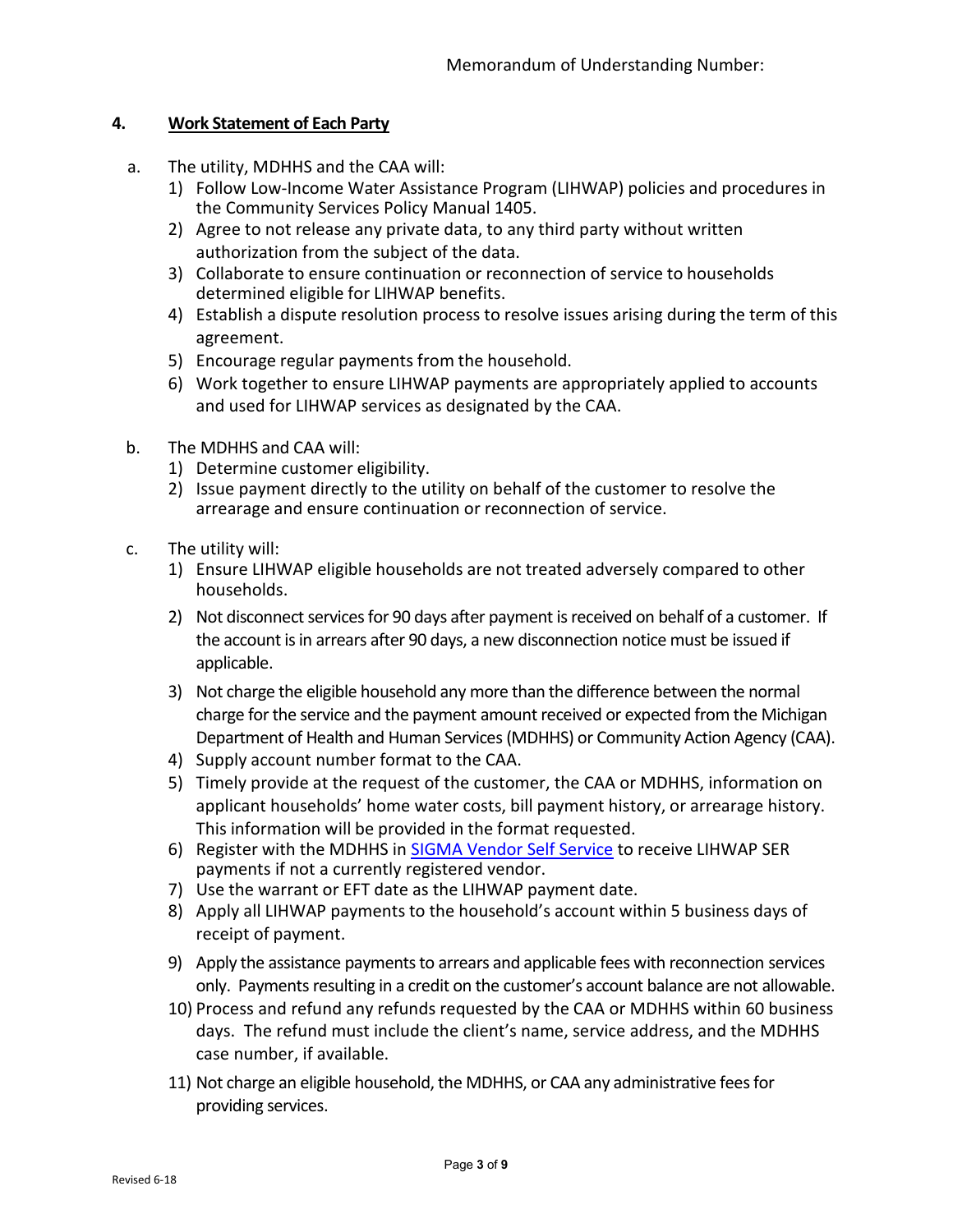- 12) Accept all customer payments.
- 13) Use LIHWAP funds to pay for home water and sewer costs, as designated by the CAA and MDHHS.
- 14) Continue or reconnect service to households as negotiated by the CAA on behalf of the household.
- 15) When addressing household water emergencies, accept early notification authorization by telephone, fax, or electronic communication.
- 16) Notify the CAA or MDHHS if there is reason to believe LIHWAP funds have been misused.
- 17) Comply with the provisions of Act 453, PA 1976, which prohibits discrimination on the basis of race, color, religion, national origin, age, sex, height, weight, or marital status.

Each party shall furnish all labor, equipment, materials, and supplies necessary for the performance of the MOU activities, and meet operational standards, unless otherwise specified above.

#### **5. Termination & Amendments**

A party may terminate this MOU at any time by giving 30 days prior written notice to the other parties. This MOU may be amended upon written approval of all parties at any time.

This MOU contains all the terms and conditions agreed upon by the parties. No other understanding, oral or otherwise, regarding the subject matter of this MOU will be deemed to exist orto bind any of the parties.

#### **6. Notices**

All notices and other communications required or permitted under this MOU must be in writing and will be considered given and received: (a) when verified by written receipt if sent by courier; (b) when actually received if sent by mail without verification of receipt; or (c) when verified by automated receipt or electronic logs if sent by facsimile or email.

| If to MDHHS:              | If to Capital Area Community Services, Inc.: |  |
|---------------------------|----------------------------------------------|--|
| <b>Ben Gulker</b>         | <b>Miguel Rodriguez</b>                      |  |
| <b>MEAP Specialist</b>    | <b>Executive Director</b>                    |  |
| MDHHS-LIHWAP@michigan.gov | Miguel@cacsmi.org                            |  |
|                           | 517-482-6281, x675                           |  |
| If to                     |                                              |  |
| [Name]                    |                                              |  |
| <b>Title</b>              |                                              |  |
| <b>[Email]</b>            |                                              |  |
| [Phone]                   |                                              |  |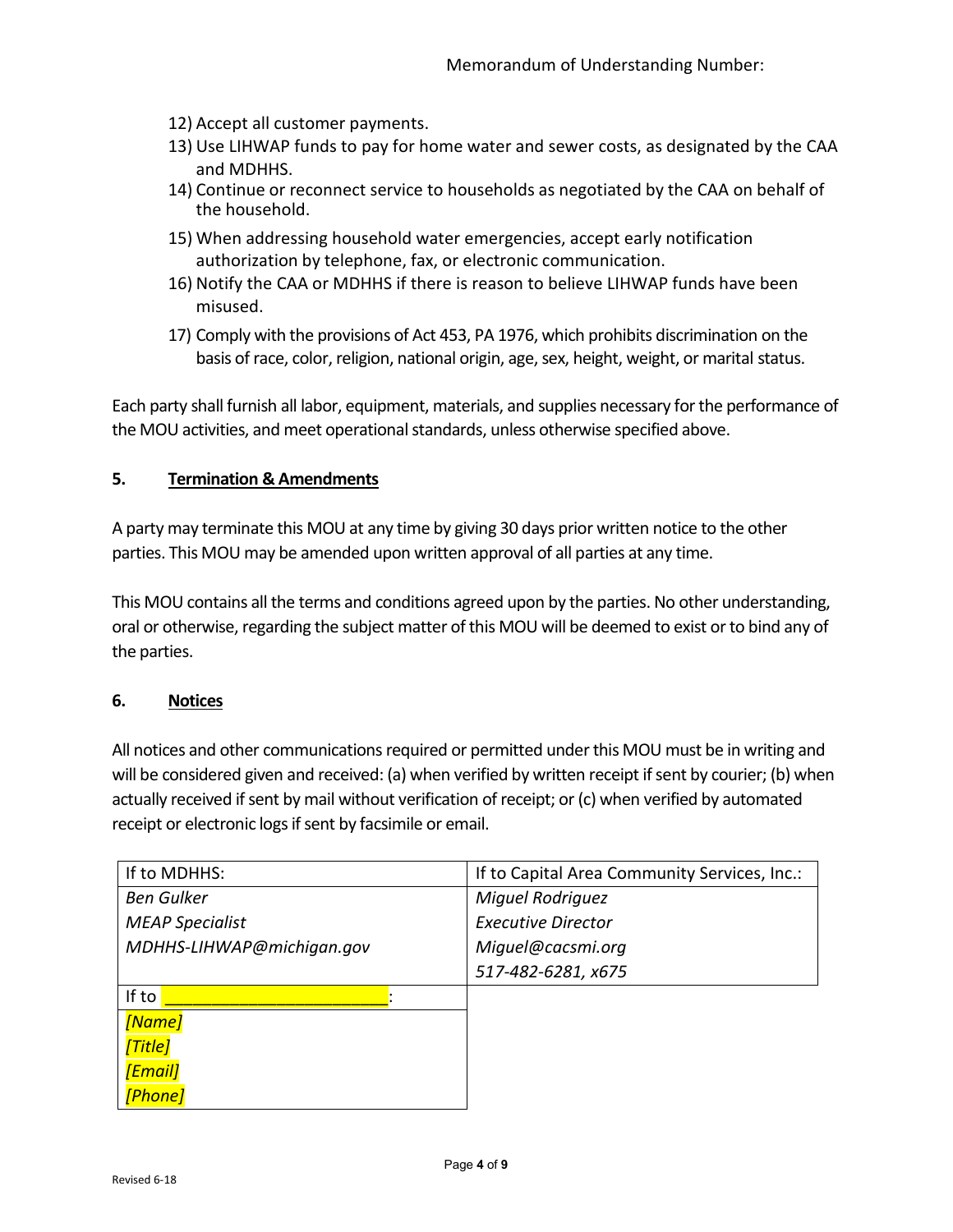## **7. Reserved**

### **8. MDHHS Data**

All data and information provided to CACS and/or  $\frac{1}{\sqrt{2}}$  by or on behalf of MDHHS, and all data and information derived therefrom, is the exclusive property of MDHHS ("MDHHS Data"); this definition is to be construed as broadly as possible. Upon request, CACS and/or must provide to MDHHS, or a third party designated by MDHHS, all MDHHS Data within 10 calendar days of the request and in the format requested by MDHHS. CACS and/or  $\frac{1}{\sqrt{2}}$ assume all costs incurred in compiling and supplying MDHHS Data. No MDHHS Data may be used for any marketing purposes.

CACS and **Shall comply with all MDHHS physical and IT security policies and** standards which will be made available upon request.

#### **9. Non-Disclosure of Confidential Information**

The parties acknowledge that each party may be exposed to or acquire communication or data of the other partiesthat is confidential, privileged communication not intended to be disclosed to third parties. The provisions of this Section survive the termination of this MOU.

- a. Meaning of Confidential Information. For the purposes of this MOU, the term "Confidential Information" means all information and documentation of the other parties that:
	- 1) Has been marked "confidential" or with words of similar meaning, at the time of disclosure by such party;
	- 2) If disclosed orally or not marked "confidential" or with words of similar meaning, was subsequently summarized in writing by the disclosing party and marked "confidential" or with words of similar meaning;
	- 3) Should reasonably be recognized as confidential information of the disclosing party;
	- 4) Is unpublished or not available to the general public; or
	- 5) Is designated by law as confidential.

The term "Confidential Information" does not include any information or documentation that was:

- 1) Subject to disclosure under the Michigan Freedom of Information Act (FOIA);
- 2) Already in the possession of the receiving party without an obligation of confidentiality;
- 3) Developed independently by the receiving party, as demonstrated by the receiving party, without violating the disclosing party's proprietary rights;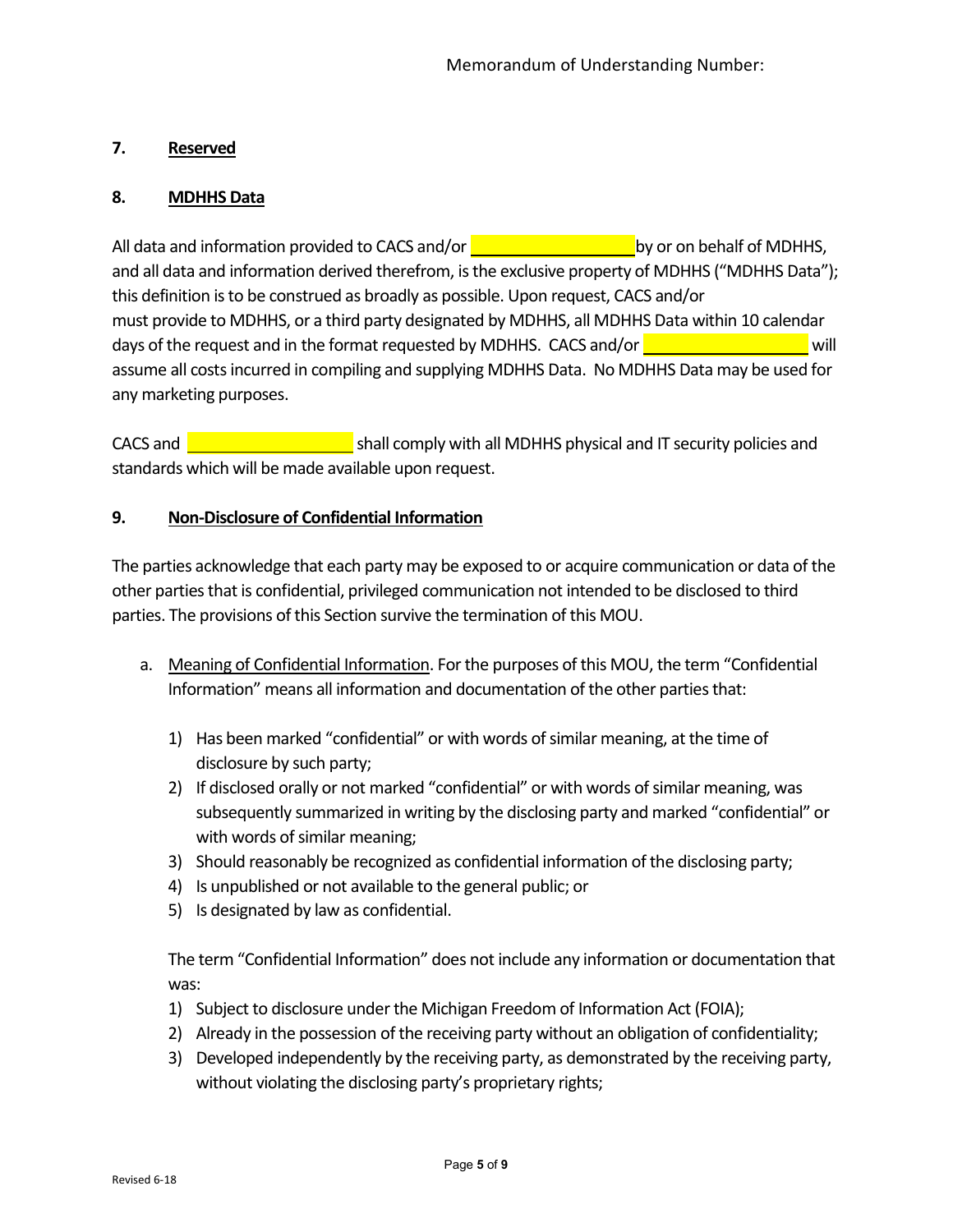- 4) Obtained from a source other than the disclosing party without an obligation of confidentiality;
- 5) Publicly available when received, or thereafter became publicly available (other than through any unauthorized disclosure by, through, or on behalf of, the receiving party).

For purposes of this MOU, in all cases and for all matters, MDHHS Data is deemed to be Confidential Information.

- b. Obligation of Confidentiality. The parties agree that they will use Confidential Information solely for the purposes of this MOU. The parties agree to hold all Confidential Information in strict confidence and not to copy, reproduce, sell, transfer, or otherwise dispose of, give or disclose such Confidential Information to third parties other than employees, agents, or subcontractors of a party who have a need to know in connection with this MOU or to use such Confidential Information for any purposes whatsoever other than the performance of this MOU. The parties agree to advise and require their respective employees, agents, and subcontractors of their obligations to keep all Confidential Information confidential. Disclosure to a subcontractor is permissible when all of the following are met:
	- 1) Use of a subcontractor is authorized under this MOU;
	- 2) The disclosure is necessary or otherwise naturally occurs in connection with work that is within the subcontractor's responsibilities; and
	- 3) CACS and/or **obligates the subcontractor in a written contract to** maintain MDHHS's Confidential Information in confidence.

At MDHHS's request, any employee of Capital Area Community Services, Inc. [CACS] and/or or any subcontractor may be required to execute a separate agreement to be bound by the provisions of this Section.

c. Cooperation to Prevent Disclosure of Confidential Information. Each party must use its best efforts to assist the other parties in identifying and preventing any unauthorized use or disclosure of any Confidential Information. Each party must notify the other parties within one business day after discovering any unauthorized use or disclosure of Confidential Information. Each party will cooperate with the other partiesto regain possession of Confidential Information, to prevent further unauthorized use or disclosure of Confidential information, and to notify any appropriate person of the unauthorized use or disclosure of Confidential Information. In addition, each party must advise the other partiesimmediately in the event the party learns or has reason to believe that any person who has had access to Confidential Information has violated or intends to violate the terms of this MOU and each party will cooperate with the other parties in seeking injunctive or other equitable relief against any such person.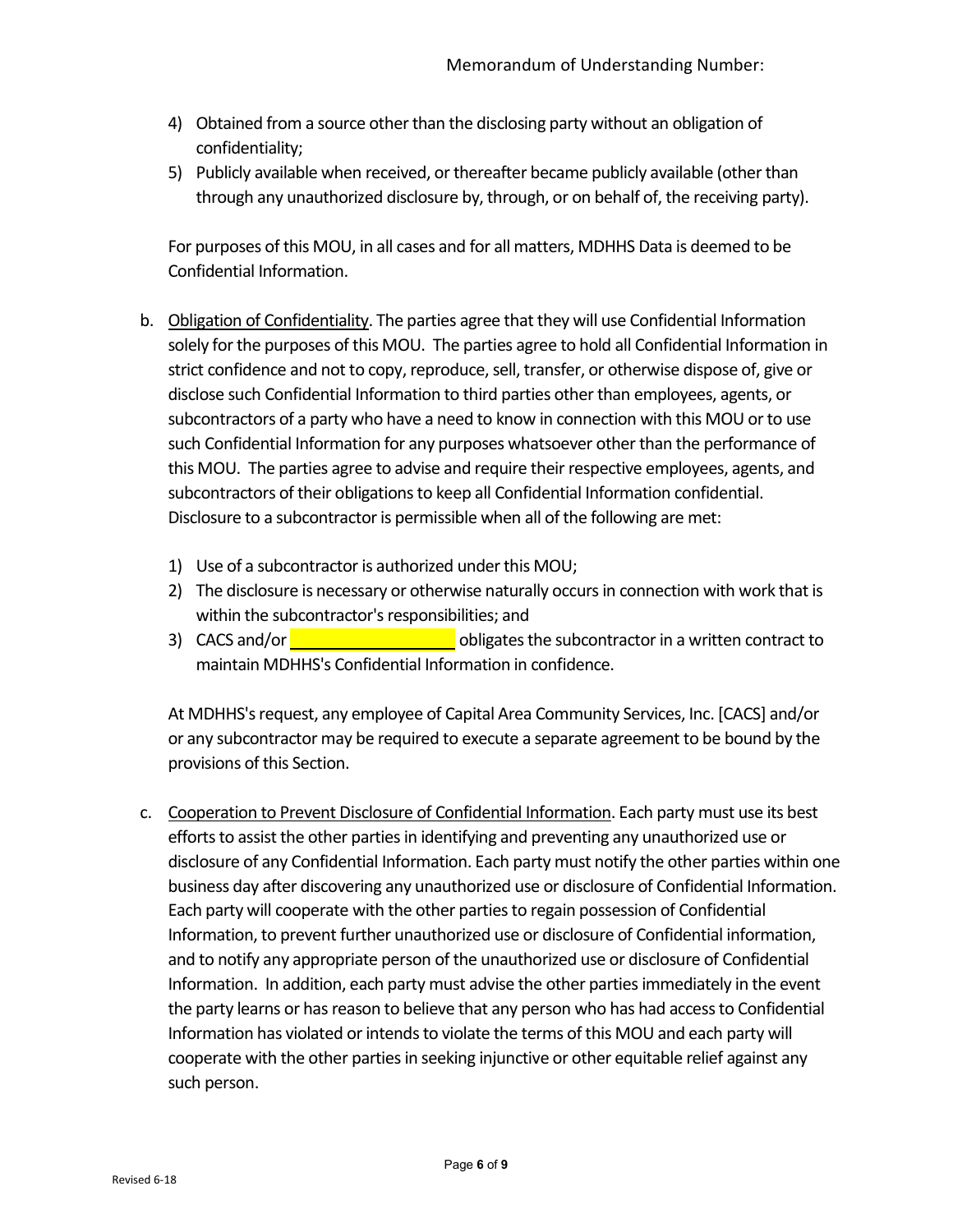- d. Remedies for Breach of Obligation of Confidentiality. Each party acknowledges that breach of its obligation of confidentiality may give rise to irreparable injury to the other parties, which damage may be inadequately compensable in the form of monetary damages. Accordingly, a party may seek and obtain injunctive relief against the breach or threatened breach of the foregoing undertakings, in addition to any other legal remedies which may be available, to include, in the case of MDHHS, at the sole election of MDHHS, the immediate termination, without liability to MDHHS, of this MOU or any Statement of Work corresponding to the breach or threatened breach.
- e. Surrender of Confidential Information upon Termination. Upon termination of this MOU or a Statement of Work, in whole or in part, each party must, within five calendar days from the date of termination, return to the other parties any and all Confidential Information received from the other parties, or created or received by a party on behalf of the other parties, which are in such party's possession, custody, or control; provided, however, that Capital Area Community Services, Inc. [CACS] and/o[r \\_\\_\\_\\_\\_\\_\\_\\_\\_\\_\\_\\_\\_\\_\\_\\_\\_\\_\\_\\_\\_\\_\\_\\_](#page-1-0) must return MDHHS Data to MDHHS following the timeframe and procedure described further in this MOU. Should Capital Area Community Services, Inc. [CACS], **Community Services, Inc.** [CACS], **Community**, or MDHHS determine that the return of any non-MDHHS Data Confidential Information is not feasible, such party must destroy the non-MDHHS Data Confidential Information and must certify the same in writing within five calendar days from the date of termination to the other parties.

# **10. Compliance with Laws**

CACS and **CACS** and **CACS** and **Must comply with all applicable federal**, state, and local laws, administrative rules and regulations.

#### **11. Nondiscrimination**

Under the Elliott-Larsen Civil Rights Act, 1976 PA 453, MCL 37.2101, et seq., and the Persons with Disabilities Civil Rights Act, 1976 PA 220, MCL 37.1101, et seq., Capital Area Community Services, Inc.  $[CACS]$ ,  $\blacksquare$  , and its subcontractors agree not to discriminate against an employee or applicant for employment with respect to hire, tenure, terms, conditions, or privileges of employment, or a matter directly or indirectly related to employment, because of race, color, religion, national origin, age, sex, height, weight, marital status or mental or physical disability. Breach of this covenant is a material breach of this MOU.

#### **12. Unfair Labor Practice**

Under MCL 423.324, MDHHS may void any Contract with a Contractor or subcontractor who appears on the Unfair Labor Practice register compiled under MCL 423.322.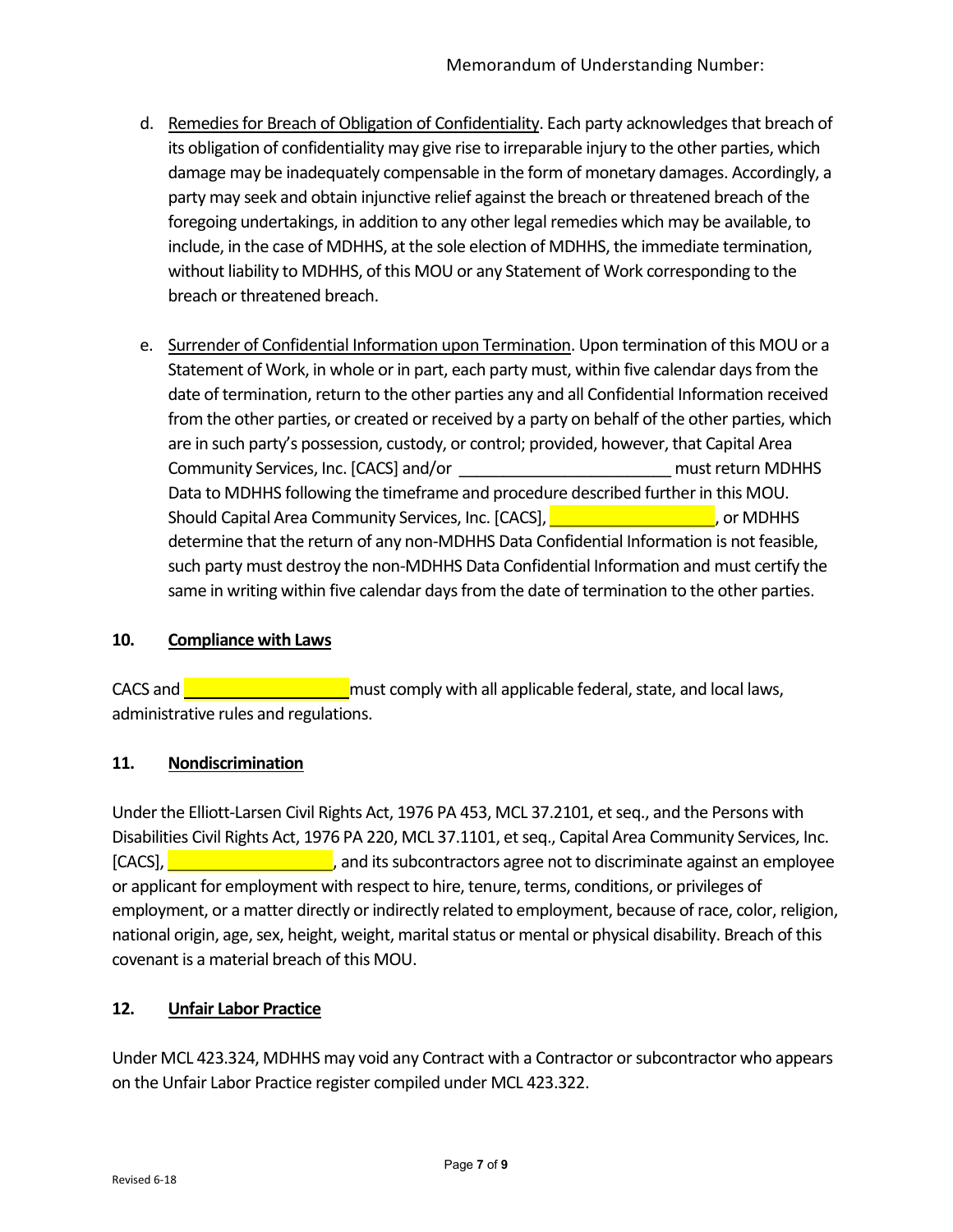### **13. Governing Law**

This MOU is exclusively governed, construed, and enforced in accordance with Michigan law, excluding choice-of-law principles, and all claims relating to or arising out of this MOU are governed by Michigan law, excluding choice-of-law principles. Any dispute arising from this MOU must be resolved in Michigan Court of Claims. Capital Area Community Services, Inc. [CACS] and consent to venue in the Michigan Court of Claims, and waive any objections, such as lack of personal jurisdiction or forum non conveniens. Capital Area Community Services, Inc. [CACS] and **Exercise 2018** and **a** must appoint agents in Michigan to receive service of process.

### **14. Force Majeure**

A party will not be in breach of this MOU because of any failure arising from any disaster or acts of God that are beyond their control and without their fault or negligence. Each party will use commercially reasonable efforts to resume performance. Capital Area Community Services, Inc. [CACS] and [\\_\\_\\_\\_\\_\\_\\_\\_\\_\\_\\_\\_\\_\\_\\_\\_\\_\\_\\_\\_\\_\\_\\_\\_w](#page-1-0)ill not be relieved of a breach or delay caused by its subcontractors. If immediate performance is necessary to ensure public health and safety, MDHHS may immediately contract with a third party.

#### **15. Dispute Resolution**

The parties will endeavor to resolve any MOU dispute in accordance with this provision. The dispute will be referred to the parties' respective Program Managers. Such referral must include a description of the issues and all supporting documentation. The parties must submit the dispute to a senior executive if unable to resolve the dispute within 15 business days. The parties will continue performing while a dispute is being resolved, unless the dispute precludes performance.

Litigation to resolve the dispute will not be instituted until after the dispute has been elevated to the parties' respective senior executive, and either senior executive concludes that resolution is unlikely, or fails to respond within 15 business days. The parties are not prohibited from instituting formal proceedings: (a) to avoid the expiration of statute of limitations period; (b) to preserve a superior position with respect to creditors; or (c) where a party makes a determination that a temporary restraining order or other injunctive relief is the only adequate remedy. This Section does not limit MDHHS's right to terminate the MOU.

#### **16. Media Releases**